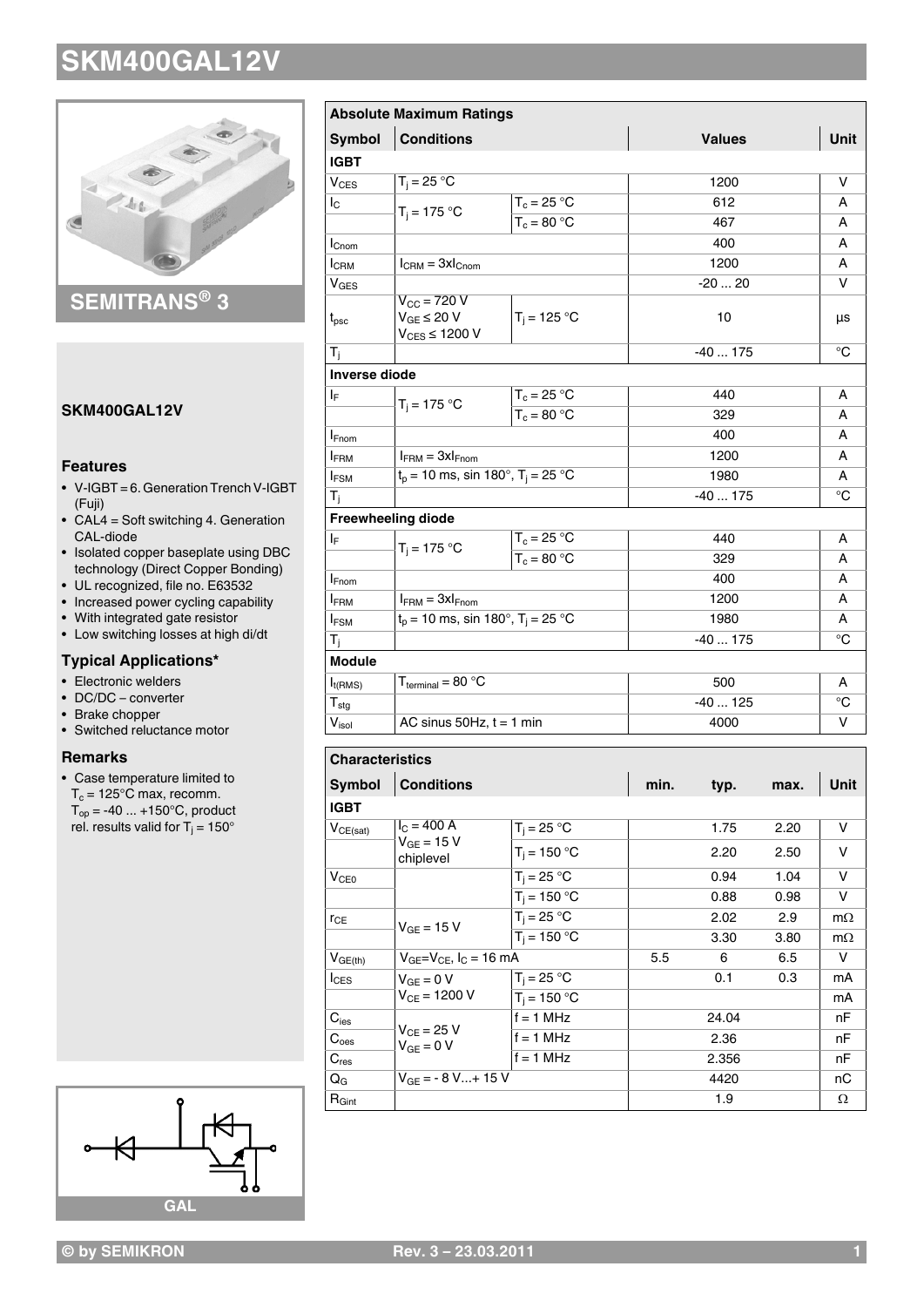

### **SEMITRANS® 3**

#### **SKM400GAL12V**

#### **Features**

- V-IGBT = 6. Generation Trench V-IGBT (Fuji)
- $\bullet$  CAL4 = Soft switching 4. Generation CAL-diode
- Isolated copper baseplate using DBC technology (Direct Copper Bonding)
- UL recognized, file no. E63532
- Increased power cycling capability
- With integrated gate resistor
- Low switching losses at high di/dt

#### **Typical Applications\***

- Electronic welders
- DC/DC converter
- Brake chopper
- Switched reluctance motor

#### **Remarks**

• Case temperature limited to  $T_c = 125^{\circ}$ C max, recomm.  $T_{op} = -40 ... +150°C$ , product rel. results valid for T<sub>j</sub> = 150°

| <b>Characteristics</b>   |                                                                  |                          |      |      |       |             |
|--------------------------|------------------------------------------------------------------|--------------------------|------|------|-------|-------------|
| Symbol                   | <b>Conditions</b>                                                |                          | min. | typ. | max.  | <b>Unit</b> |
| $t_{d(on)}$              | $V_{CC}$ = 600 V                                                 | $T_i = 150 °C$           |      | 350  |       | ns          |
| $t_r$                    | $I_C = 400 A$<br>$V_{GE} = \pm 15 V$                             | $T_i = 150 °C$           |      | 60   |       | ns          |
| $E_{\text{on}}$          | $R_{G \text{ on}} = 3 \Omega$                                    | $T_i = 150^{\circ}$ C    |      | 39   |       | mJ          |
| $t_{d(off)}$             | $R_{G \text{ off}} = 3 \Omega$                                   | $T_i = 150 °C$           |      | 700  |       | ns          |
| t <sub>f</sub>           | di/dt <sub>on</sub> = 9800 A/µs $T_i = 150 °C$                   |                          |      | 65   |       | ns          |
| $E_{\text{off}}$         | $di/dt_{off} = 5000$ A/ $\mu$ s<br>$du/dt_{off} = 7600 V/$<br>μs | $T_i = 150 °C$           |      | 42   |       | mJ          |
| $R_{th(j-c)}$            | per IGBT                                                         |                          |      |      | 0.072 | K/W         |
| <b>Inverse diode</b>     |                                                                  |                          |      |      |       |             |
| $V_F = V_{EC}$           | $I_F = 400 A$                                                    | $T_j = 25 °C$            |      | 2.20 | 2.52  | v           |
|                          | $V_{GE} = 0 V$<br>chip                                           | $T_i = 150 °C$           |      | 2.15 | 2.47  | v           |
| $V_{F0}$                 |                                                                  | $T_i = 25 \overline{°C}$ |      | 1.3  | 1.5   | v           |
|                          |                                                                  | $T_i = 150 °C$           |      | 0.9  | 1.1   | v           |
| $r_{\rm F}$              |                                                                  | $T_i = 25 °C$            |      | 2.3  | 2.5   | $m\Omega$   |
|                          |                                                                  | $T_i = 150 °C$           |      | 3.1  | 3.4   | $m\Omega$   |
| <b>IRRM</b>              | $I_F = 400 A$                                                    | $T_i = 150 °C$           |      | 450  |       | A           |
| $Q_{rr}$                 | $di/dt_{off} = 9500$ A/ $\mu$ s                                  | $T_i = 150 °C$           |      | 58   |       | μC          |
| $E_{rr}$                 | $V_{GE} = \pm 15 V$<br>$V_{\text{CC}} = 600 V$                   | $T_i = 150 °C$           |      | 26   |       | mJ          |
| $R_{th(j-c)}$            | per diode                                                        |                          |      |      | 0.14  | K/W         |
|                          | <b>Freewheeling diode</b>                                        |                          |      |      |       |             |
| $V_F = V_{EC}$           | $I_F = 400 A$                                                    | $T_j = 25 °C$            |      | 2.20 | 2.52  | v           |
|                          | $V_{GE} = 0 V$<br>chip                                           | $T_i = 150 °C$           |      | 2.15 | 2.47  | v           |
| $\mathsf{V}_\mathsf{F0}$ |                                                                  | $T_i = 25 °C$            |      | 1.3  | 1.5   | v           |
|                          |                                                                  | $T_i = 150 °C$           |      | 0.9  | 1.1   | v           |
| $r_F$                    |                                                                  | $T_i = 25 °C$            |      | 2.3  | 2.5   | $m\Omega$   |
|                          |                                                                  | $T_i = 150 °C$           |      | 3.1  | 3.4   | $m\Omega$   |
| <b>I</b> RRM             | $I_F = 400 A$                                                    | $T_i = 150 °C$           |      | 450  |       | A           |
| $Q_{rr}$                 | $di/dt_{off} = 8800 A/\mu s$<br>$V_{GE} = \pm 15 V$              | $T_i = 150 °C$           |      | 68   |       | μC          |
| $E_{rr}$                 | $V_{CC} = 600 V$                                                 | $T_i = 150 °C$           |      | 30.5 |       | mJ          |
| $R_{th(j-c)}$            | per Diode                                                        |                          |      |      | 0.14  | K/W         |
| <b>Module</b>            |                                                                  |                          |      |      |       |             |
| $L_{CE}$                 |                                                                  |                          |      | 15   | 20    | nН          |
| $R_{CC'+EE'}$            | terminal-chip                                                    | $T_C = 25 °C$            |      | 0.25 |       | $m\Omega$   |
|                          |                                                                  | $T_C = 125 °C$           |      | 0.5  |       | $m\Omega$   |
| $R_{th(c-s)}$            | per module                                                       |                          |      | 0.02 | 0.038 | K/W         |
| $M_{\rm s}$              | to heat sink M6                                                  |                          | 3    |      | 5     | Nm          |
| $M_t$                    |                                                                  | to terminals M6          | 2.5  |      | 5     | Nm          |
|                          |                                                                  |                          |      |      |       | Nm          |
| W                        |                                                                  |                          |      |      | 325   | g           |

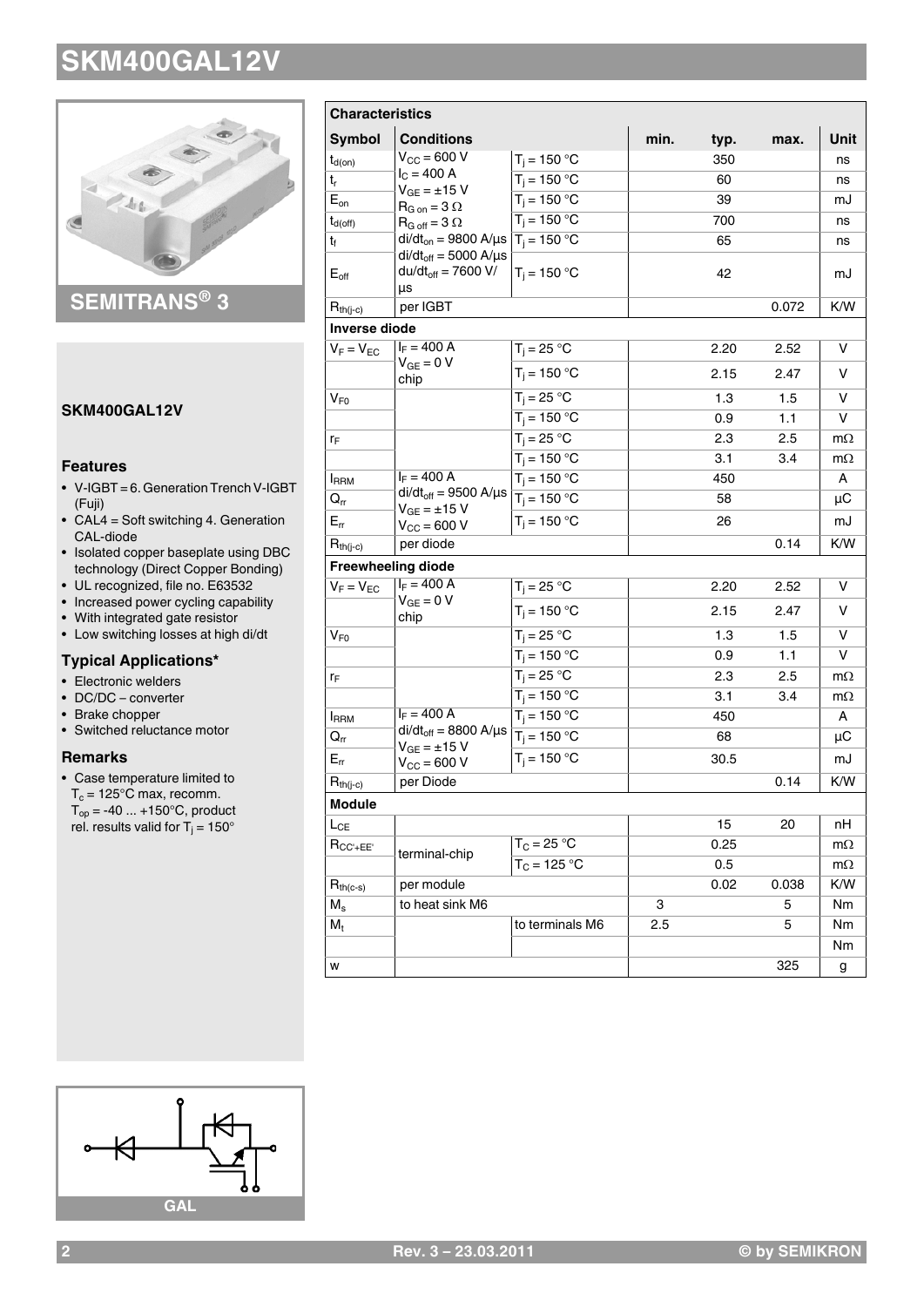

[ $\mathbb{C}$ ] 200

 $\Omega$ <sup>16,0</sup>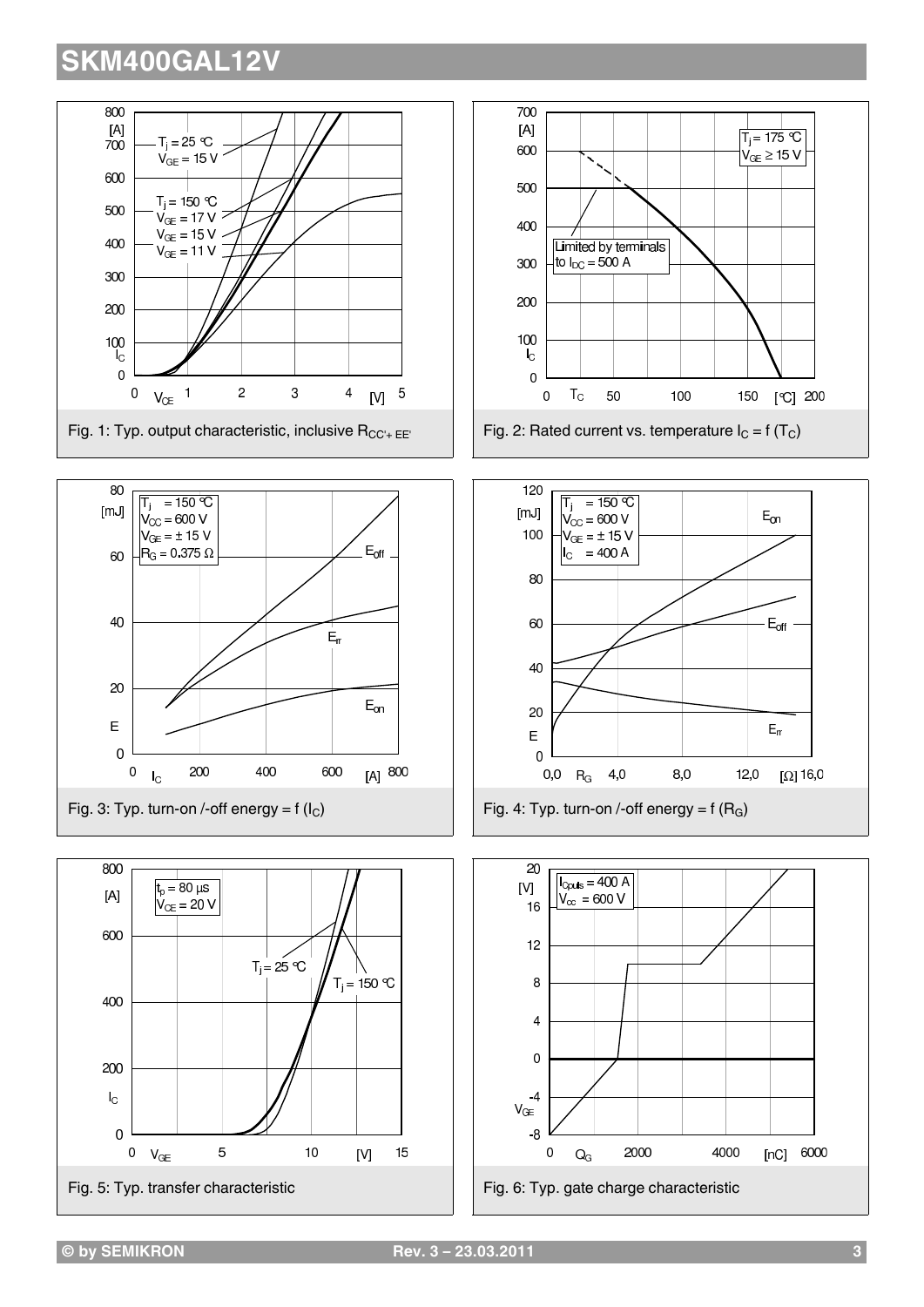